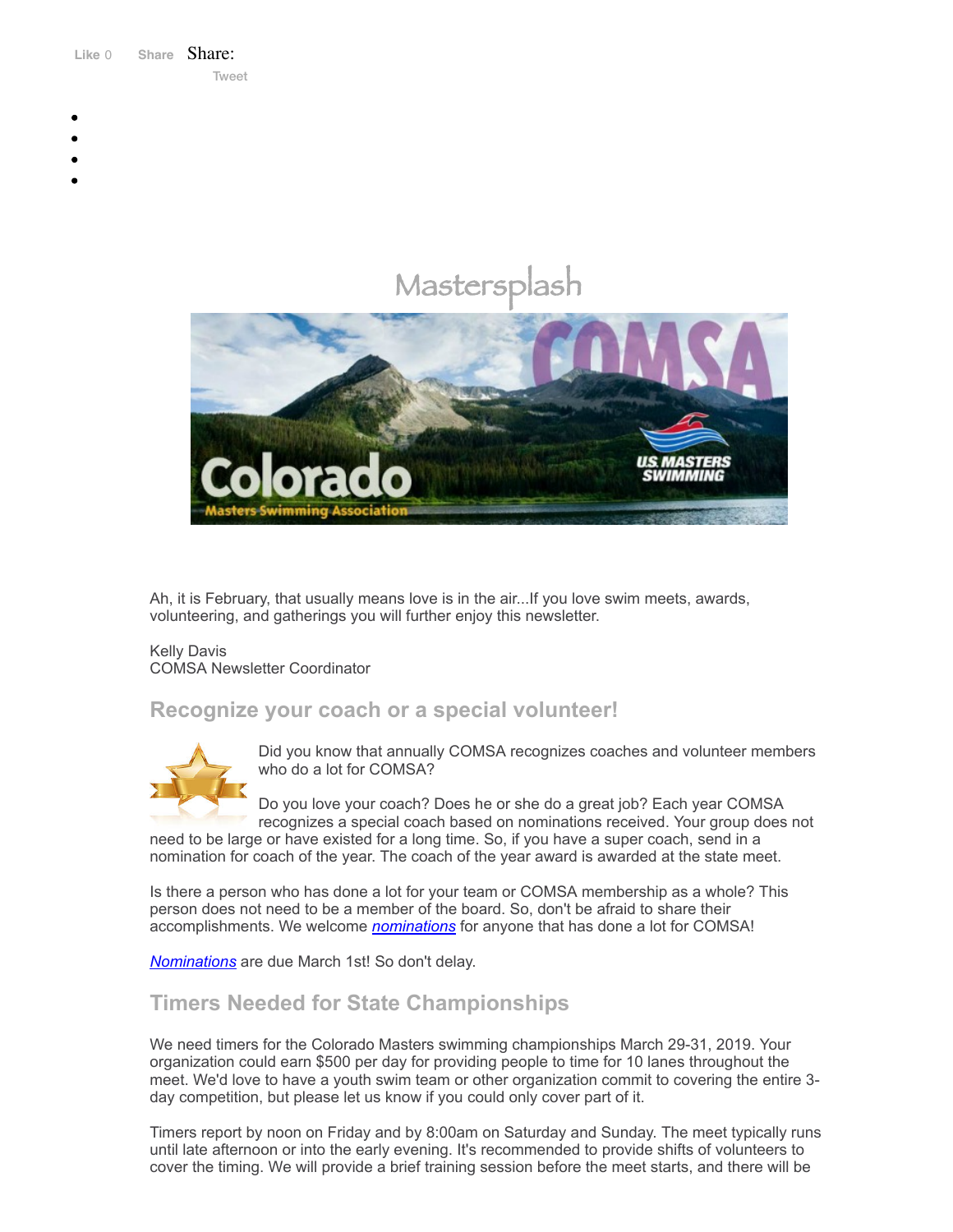snacks, sandwiches, and drinks for the timers. The days are long and boredom can set in, so it's best to have a big group who can take turns on the bulkhead. Requirement s include:

- Providing constant timer coverage for all 10 lanes by people who know how to work a watch and the lane pickle.
- Verifying that each swimmer is in the correct heat and lane.
- Substitution/backup timers to allow timers to take breaks as necessary.

Please respond if your organization can help us out, or if you have any other questions. Contact Terry Heggy at [theggy@performancepress.com.](mailto:theggy@performancepress.com) Thanks!



Please join us for a tailgate BBQ social event at the conclusion of the State Championship meet on the afternoon of Sunday, March 31st. The BeeGees swim team will be our parking lot hosts, providing grilled goodies, chips, and Coors beer. Bring the family, other beverages, and your postmeet appetite for good time celebrating with a group of great swimming friends!

#### **Upcoming Events Save the Date**

**February 9, 2019** Colorado Swimming Hall of Fame Denver, CO *Details and [Registration](http://comsa.org/events/2019/CSHOF%20Meet%20Feb%202019.pdf)*

**March 29, 2019- March 31, 2019** COMSA Short Course Championship VMAC, Thornton *Details and [Registration](https://www.clubassistant.com/club/meet_information.cfm?c=1279&smid=11205)*

**June 16, 2019- June 19, 2019** Off Piste Aquatics' Masters Swim Camp Vail, Colorado *[Details](https://www.offpisteaquatics.com/what-is-off-piste-1)* ~ *[Registration](https://www.clubassistant.com/club/cl.cfm?c=2398)*

**March 9, 2019** 1st Annual Colorado Springs Masters Invitational (SCY) Warm up at 8:15 a.m. Meet starts at 9:00 a.m.

Pikes Peak Athletics Training Center 602 Elkton Drive; Colorado Springs, CO 80907

#### **March 9 & 10, 2019**

Mile High Mile/Short and Sweet meet Hosted by Denver Masters Denver, CO *[Click](http://comsa.org/events/2019/Denver%20Mile%20High_Sweet%20Short_2019.pdf) here* for further details and volunteer information. Registration coming soon.

| <b>Quick Links</b>              | <b>Local and National Swimming Links</b>   |
|---------------------------------|--------------------------------------------|
|                                 | <b>USMS Open Water Swimming Connection</b> |
| <b>Register Now</b>             |                                            |
|                                 | <b>Breadbasket Zone</b>                    |
| <b>Clubs and Workout Groups</b> | <b>lowa Masters Swimming</b>               |
| <b>More About Us</b>            | <b>Minnesota Masters Swimming</b>          |
|                                 | <b>Missouri Valley Masters Swimming</b>    |
| <b>Contact Us</b>               | <b>Nebraska Masters Swimming</b>           |
|                                 | <b>Ozark Masters Swimming</b>              |

[Visit Our Website](http://comsa.org/)